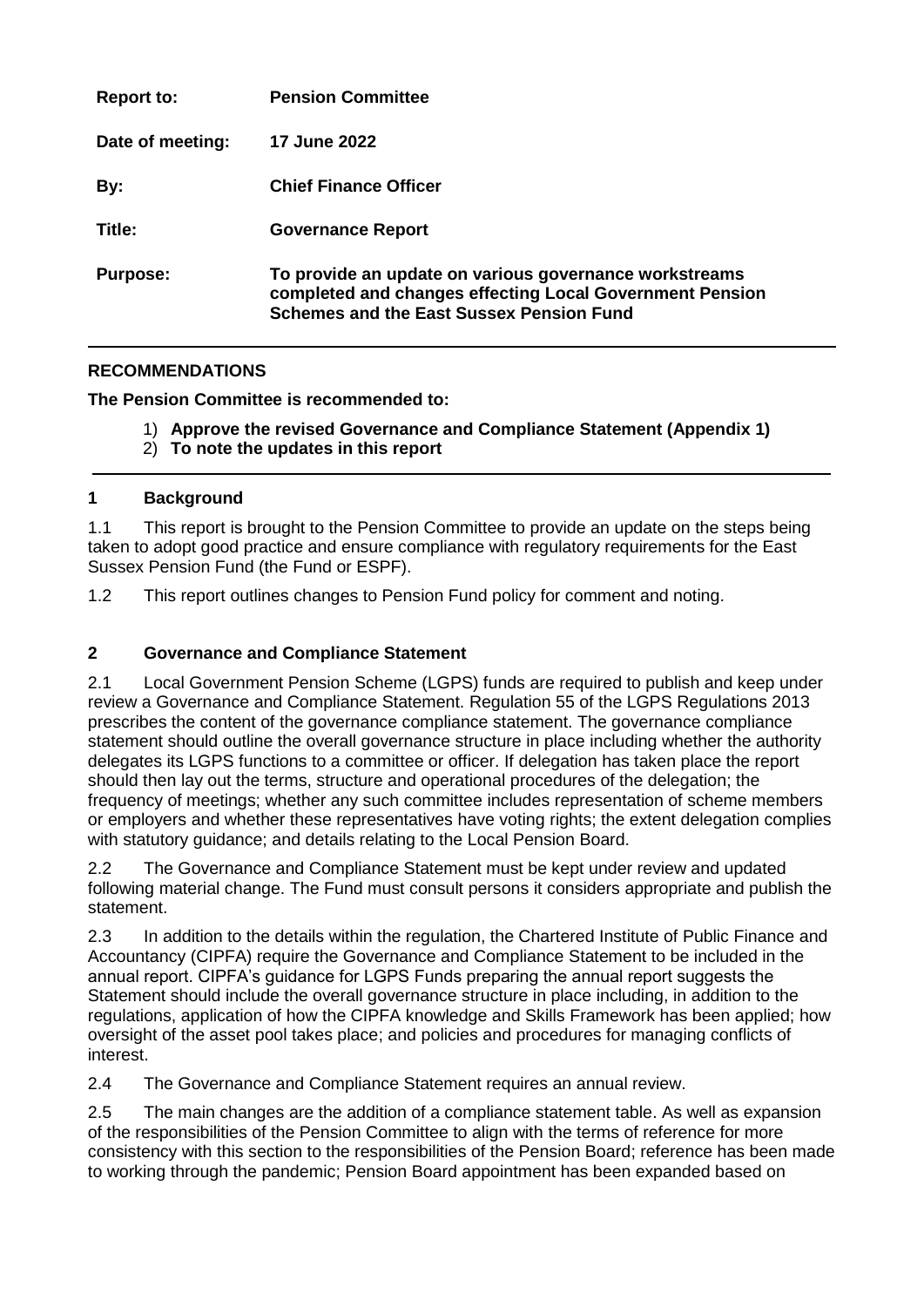recent experience; Update to the working groups currently in place; and addition of a section on audit of the Fund.

2.6 The revised Governance and Compliance Statement is included in **Appendix 1** for discussion.

# **3 Changes in Legislation and Regulation**

3.1 The initial consultation of Pension Dashboard has now closed. Concerns have been raised in the market around how the Dashboard Regulations will interact with the requirements of the UK GDPR, which are expected to be changed in turn following the Queen's Speech. Further consultations are expected from the Information Commissioner's Office and The Pensions Regulator.

3.2 The Pensions Regulator [opened a consultation on 4 May 2022 on its enforcement policy.](https://www.thepensionsregulator.gov.uk/en/document-library/consultations/enforcement-and-prosecution-policies-consultation) The consultation lays out how the Regulator would look to act in a number of scenarios, which are connected to the objective behind taking action. The possible objectives are noted as being: Prevention; remedy; restoration and deterrence. The powers available to the Regulator have not changed since the Pension Board and Committee were previously notified of changes in the law and the Regulator is seeking to provide clarity as to its proposed approach.

### **4 Privacy notices**

4.1 Since the last meeting, Officers have reviewed the existing long and summary privacy notices. They have been updated in line with the recommendations made by the Local Government Association (LGA). This concludes the annual review of our privacy notices. The new privacy notices are available on our website and are included at **Appendix 2.**

4.2 Very few changes have been made and these focus on clarifying we are able to use member contact details in order to issue surveys and the impact of the UK leaving the European Union.

### **5 Pension Board and Pension Committee appointments**

5.1 During the February 2022 meeting Officers provided an update on progress being made on the appointment of someone to the vacant position on the Pension Board. On 1 March 2022 the Governance Committee took the decision to appoint Neil Simpson as the new pensioner representative for a term of 4 years. In welcoming Neil to the Board an induction training plan has been put in place.

5.2 The previous pensioner representative was one of the Vice Chairs of the Pension Board. The constitution calls for both an employer and member representative vice chair to be in place to cover any occasion where the Independent Chair is not available. An employer representative Vice Chair is currently in place; this is currently Stephen Osborne.

5.3 The constitution of the Council requires the Governance Committee to appoint a Vice Chair. The Pension Board has been asked to agree which member representative should be nominated as a Vice Chair of the Pension Board for approval by the Governance Committee ahead of the next meeting of the Pension Board.

5.4 On 10 May 2022 the Full Council agreed a change to the makeup of Pension Committee with Cllr. Hilton being replaced by Cllr. Georgia Taylor, both of which are members of the Green Party which leaves the political makeup of the Committee unchanged. We welcome Cllr. Taylor to the Pension Committee.

# **6 Pension Board Representation and Governance Discussion**

6.1 At the Pension Board meeting on 27 May 2022 a paper was discussed on representation on the Pension Committee. This item was brought by Cllr Druitt, as an employer representative,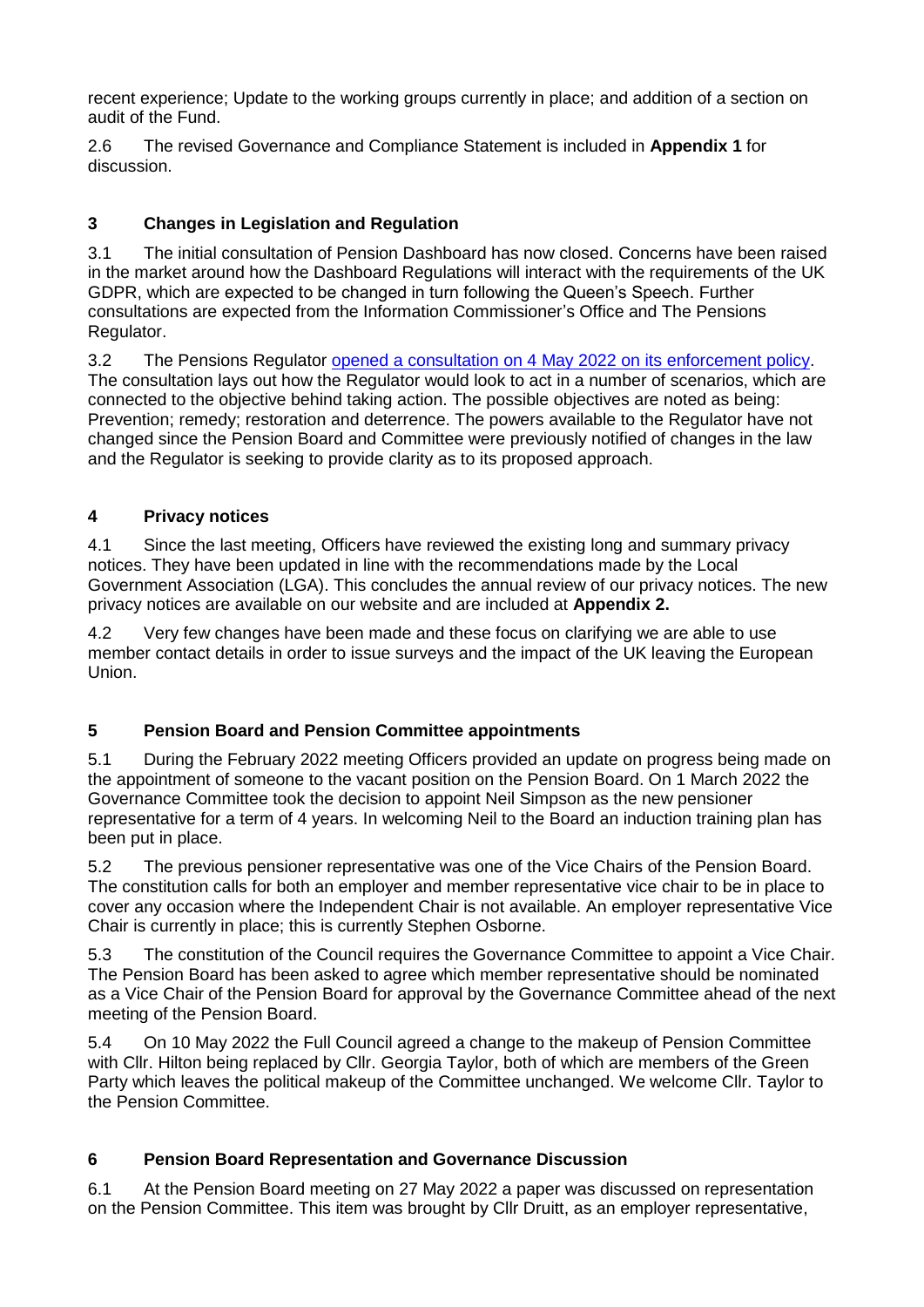and in addition there was a petition presented by a scheme member. The discussions had various layers around divestment which was deemed not relevant under the Board's terms of reference, plus the requests for resident representation on the Pension Committee, specifically for two seats for Brighton and Hove City Council Members. The relevant part of the discussion was around whether the Board believed there should be a review carried out as to the governance of the Pension Committee structure for it to be more representative.

6.2 The Board meeting was quorate however two employee representatives sent their apologies.

6.3 The paper provided to the Board included clear legal advice over the required structure of an LGPS Pension Committee, as complied with by the ESPF Pension Committee. In compliance with the Local Government Act 1972, the Committee must be solely appointed from elected members of the Administering Authority (as defined in the Local Government Pension Scheme Regulations 2013 as East Sussex County Council), as the work of the Pension Committee includes decisions regarding investments, which are deemed to regulate and control the finance of the Fund. In addition, the Pension Committee is politically balanced to represent the Administering Authority in line with rules under s15 of Local Government and Housing Act 1989, the Local Government (Committees and Political Groups) Regulations 1990.

6.4 The Board recognised that a Good Governance Review had been undertaken in 2020, which revised the Terms of Reference of the Pension Board and Committee, together with revising a range of governance policies, together with expanding the Pension Team. It was also noted that a number of different governance structures existing across the LGPS landscape. A recommendation was passed to ask the Governance Committee to review the governance structure of the Pension Committee in consideration of how other Pension Committees in the LGPS are structured.

# **7 Prudential Additional Voluntary Contributions (AVCs)**

7.1 The Local Government Association has been contacted by Prudential about the ongoing services issues that have previously been identified. To date, the LGA has not fully digested the content of the letter but believes the service being provided is not improving. Officers continue to monitor the situation and will provide updates to the Pension Board and Pension Committee when relevant.

### **8 ACCESS Joint Committee and governance**

8.1 In the February 2022 meeting the Pension Board agreed that the Chair should write to Cllr. Kemp-Gee, the Chair of the ACCESS Joint Committee, regarding its recommendation that members from the pension boards of the 11 participating funds should be elected for a term of 3 or 4 years to provide more permanent representation for members on the Joint Committee.

8.2 On 7 March 2022 the ACCESS Joint Committee met and discussed the approach to be taken in relation to governance and member representation. A proposal was put forward more aligned with the Pension Board's views on this matter, however this was not passed. It was decided that each Fund participating in ACCESS should send two Pension Board members to observe on a rotational basis. The observers can be independent, member representative or employer representatives with a preference that at least one observer be a member representative. The decision is scheduled to be reviewed in 12 months.

8.3 Pension Board members have been asked to nominate two representatives as observer attendees of the ACCESS JC when there is the opportunity to attend during the meeting cycle. The Chair, Ray Martin, has put himself forward and Officers are awaiting a nomination from amongst the member representatives.

8.4 When the Pension Committee met in February 2022 it was identified that if Cllr. Fox, the Fund's representative on the ACCESS Joint Committee, is unable to attend a meeting no substitute has been appointed. The Pension Committee recommended that Cllr. Redstone be the nominated substitute and a paper was sent to Governance Committee covering this request.